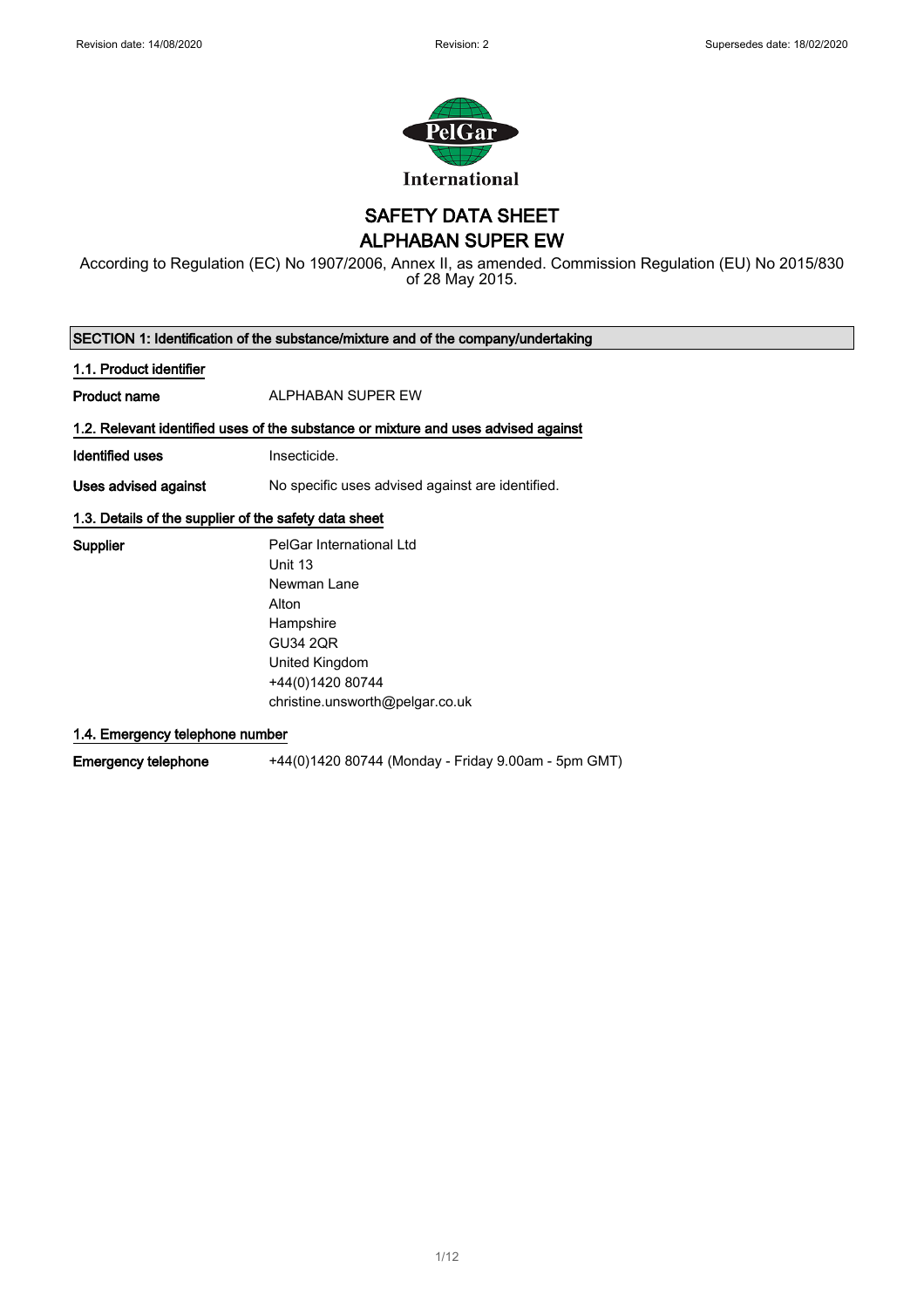| National emergency telephone Austria: +43 1 406 43 43 |                                                                         |
|-------------------------------------------------------|-------------------------------------------------------------------------|
| number                                                | Belgium: 070 245 245                                                    |
|                                                       | Bulgaria: +359 2 9154 233                                               |
|                                                       | Croatia: +3851 2348 342                                                 |
|                                                       | <b>Cyprus: 1401</b>                                                     |
|                                                       | Czech Republic: +420 224 919 293, +420 224 915 402                      |
|                                                       | Denmark: +45 8212 1212                                                  |
|                                                       | Estonia: 16662                                                          |
|                                                       | Finland: 0800 147 111                                                   |
|                                                       | France: +33 (0) 145 42 59 59                                            |
|                                                       | Germany: +44 (0)1420 80744 (9am-5pm Monday- Friday GMT)                 |
|                                                       | Greece: (0030) 2107793777                                               |
|                                                       | Hungary: +36-80-201-199                                                 |
|                                                       | Iceland: (+354) 543 1000 / 112                                          |
|                                                       | Ireland: Members of Public: +353 (01) 809 2166. (8am-10pm daily)        |
|                                                       | Ireland: Healthcare Professionals: +353 (01) 809 2566 (24 hour service) |
|                                                       | Italy: 0382-24444                                                       |
|                                                       | Latvia: +371 67042473                                                   |
|                                                       | Liechtenstein: +44 (0)1420 80744 (9am-5pm Monday- Friday GMT)           |
|                                                       | Lithuania: +370 (85) 2362052                                            |
|                                                       | Luxembourg: 8002 5500                                                   |
|                                                       | Malta: +44 (0)1420 80744 (9am-5pm Monday- Friday GMT)                   |
|                                                       | Netherlands: +31(0)30 274 8888 Healthcare Professionals only            |
|                                                       | Norway: 22 59 13 00                                                     |
|                                                       | Poland: +44 (0)1420 80744 (9am-5pm Monday- Friday GMT)                  |
|                                                       | Portugal: +351 800 250 250                                              |
|                                                       | Romania: +40213183606                                                   |
|                                                       | Slovakia: +421 2 5477 4166                                              |
|                                                       | Slovenia: 112                                                           |
|                                                       | Spain: +34 91 562 04 20                                                 |
|                                                       | Sweden: 112 – Begär Giftinformation                                     |

### SECTION 2: Hazards identification

| 2.1. Classification of the substance or mixture |                                                 |
|-------------------------------------------------|-------------------------------------------------|
| Classification (EC 1272/2008)                   |                                                 |
| <b>Physical hazards</b>                         | Not Classified                                  |
| <b>Health hazards</b>                           | Eye Irrit. 2 - H319 Carc. 2 - H351              |
| <b>Environmental hazards</b>                    | Aguatic Acute 1 - H400 Aguatic Chronic 1 - H410 |
| 2.2. Label elements                             |                                                 |
| <b>Hazard pictograms</b>                        |                                                 |

Signal word Warning

Hazard statements **H319 Causes serious eye irritation**. H351 Suspected of causing cancer. H410 Very toxic to aquatic life with long lasting effects.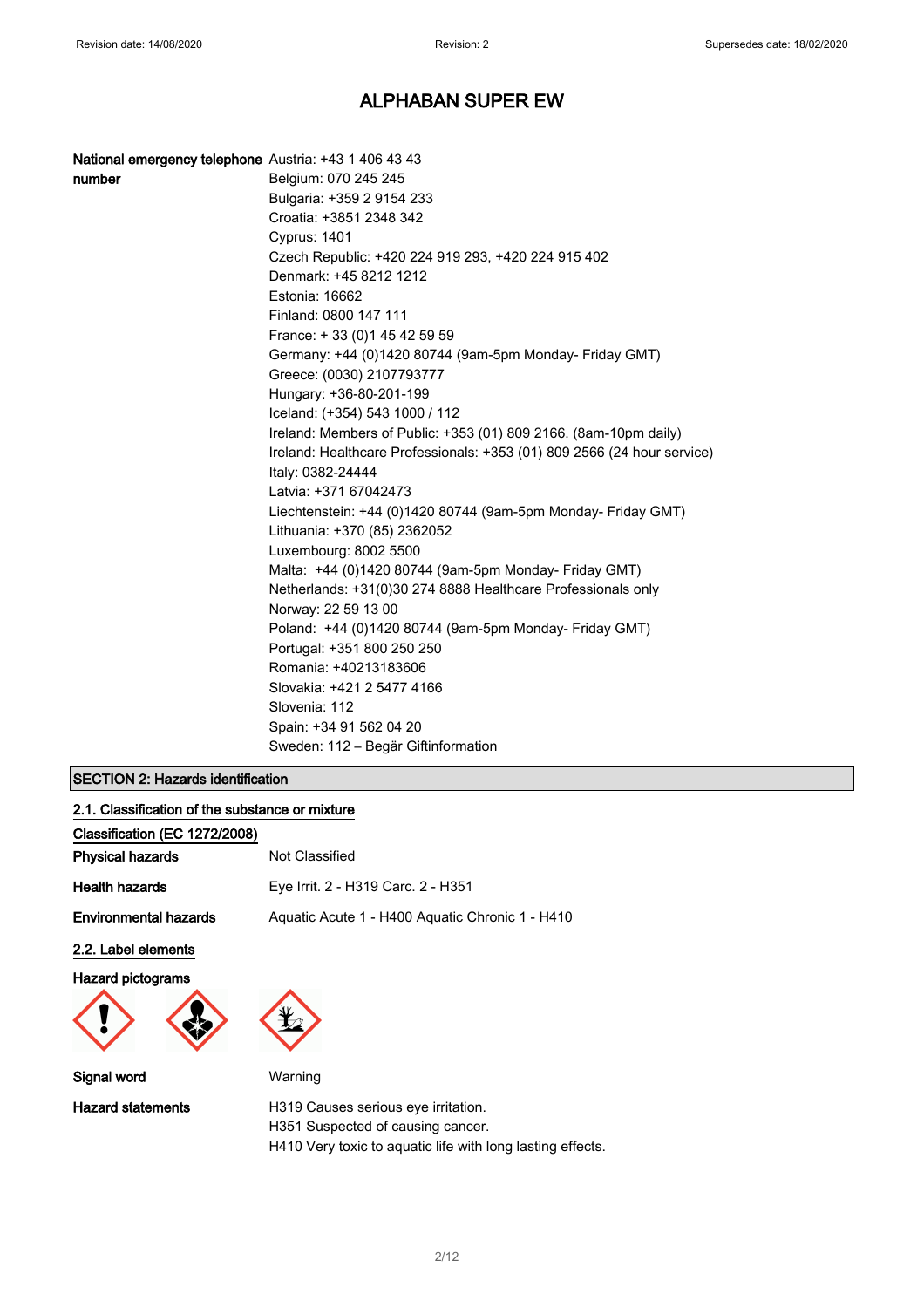| <b>Precautionary statements</b>                          | P201 Obtain special instructions before use.<br>P202 Do not handle until all safety precautions have been read and understood.<br>P260 Do not breathe vapour/ spray.<br>P264 Wash contaminated skin thoroughly after handling.<br>P270 Do not eat, drink or smoke when using this product.<br>P271 Use only outdoors or in a well-ventilated area.<br>P273 Avoid release to the environment.<br>P280 Wear protective gloves/ protective clothing/ eye protection/ face protection.<br>P301+P312 IF SWALLOWED: Call a POISON CENTRE/doctor if you feel unwell.<br>P302+P352 IF ON SKIN: Wash with plenty of water.<br>contact lenses, if present and easy to do. Continue rinsing.<br>P337+P313 If eye irritation persists: Get medical advice/ attention.<br>P403+P233 Store in a well-ventilated place. Keep container tightly closed.<br>P405 Store locked up.<br>P501 Dispose of contents/ container in accordance with national regulations. | P305+P351+P338 IF IN EYES: Rinse cautiously with water for several minutes. Remove |
|----------------------------------------------------------|--------------------------------------------------------------------------------------------------------------------------------------------------------------------------------------------------------------------------------------------------------------------------------------------------------------------------------------------------------------------------------------------------------------------------------------------------------------------------------------------------------------------------------------------------------------------------------------------------------------------------------------------------------------------------------------------------------------------------------------------------------------------------------------------------------------------------------------------------------------------------------------------------------------------------------------------------|------------------------------------------------------------------------------------|
| UFI                                                      | UFI: 6HC0-Q05F-P00Y-19N3                                                                                                                                                                                                                                                                                                                                                                                                                                                                                                                                                                                                                                                                                                                                                                                                                                                                                                                         |                                                                                    |
| Contains                                                 | <b>TETRAMETHRIN</b>                                                                                                                                                                                                                                                                                                                                                                                                                                                                                                                                                                                                                                                                                                                                                                                                                                                                                                                              |                                                                                    |
| 2.3. Other hazards                                       |                                                                                                                                                                                                                                                                                                                                                                                                                                                                                                                                                                                                                                                                                                                                                                                                                                                                                                                                                  |                                                                                    |
|                                                          | This product does not contain any substances classified as PBT or vPvB.                                                                                                                                                                                                                                                                                                                                                                                                                                                                                                                                                                                                                                                                                                                                                                                                                                                                          |                                                                                    |
| <b>SECTION 3: Composition/information on ingredients</b> |                                                                                                                                                                                                                                                                                                                                                                                                                                                                                                                                                                                                                                                                                                                                                                                                                                                                                                                                                  |                                                                                    |
| 3.2. Mixtures                                            |                                                                                                                                                                                                                                                                                                                                                                                                                                                                                                                                                                                                                                                                                                                                                                                                                                                                                                                                                  |                                                                                    |
| <b>Butyl Diglycol</b><br>CAS number: 112-34-5            | EC number: 203-961-6                                                                                                                                                                                                                                                                                                                                                                                                                                                                                                                                                                                                                                                                                                                                                                                                                                                                                                                             | 30-60%                                                                             |
| Classification<br>Eye Irrit. 2 - H319                    |                                                                                                                                                                                                                                                                                                                                                                                                                                                                                                                                                                                                                                                                                                                                                                                                                                                                                                                                                  |                                                                                    |
| PIPERONYL BUTOXIDE TECHNICAL                             |                                                                                                                                                                                                                                                                                                                                                                                                                                                                                                                                                                                                                                                                                                                                                                                                                                                                                                                                                  | 10-30%                                                                             |
| CAS number: 51-03-6                                      | EC number: 200-076-7                                                                                                                                                                                                                                                                                                                                                                                                                                                                                                                                                                                                                                                                                                                                                                                                                                                                                                                             | REACH registration number: 01-<br>2119537431-46-XXXX                               |
| M factor (Acute) = 1                                     | M factor (Chronic) = $1$                                                                                                                                                                                                                                                                                                                                                                                                                                                                                                                                                                                                                                                                                                                                                                                                                                                                                                                         |                                                                                    |

#### Classification

Aquatic Acute 1 - H400 Aquatic Chronic 1 - H410

| <b>CYPERMETHRIN TECHNICAL</b>                |                             | 10-30% |
|----------------------------------------------|-----------------------------|--------|
| CAS number: 52315-07-8                       | EC number: 257-842-9        |        |
| M factor (Acute) = $1000$                    | M factor (Chronic) = $1000$ |        |
| <b>Classification</b><br>Acute Tox. 4 - H302 |                             |        |

Acute Tox. 4 - H332 STOT SE 3 - H335 Aquatic Acute 1 - H400 Aquatic Chronic 1 - H410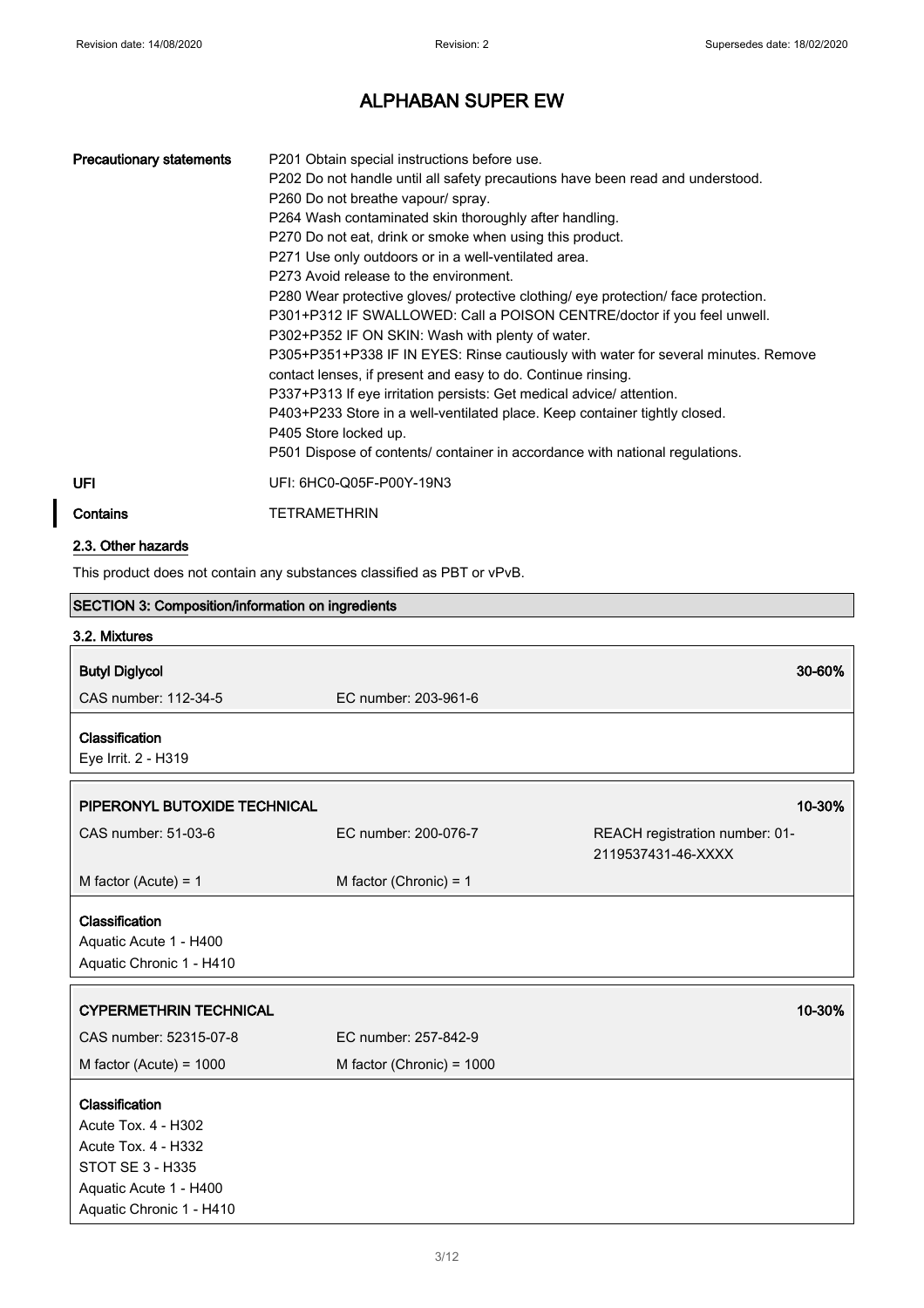| <b>TETRAMETHRIN</b>                                                                                                                      | 5-10%                                                                                                                                                                                                                  |
|------------------------------------------------------------------------------------------------------------------------------------------|------------------------------------------------------------------------------------------------------------------------------------------------------------------------------------------------------------------------|
| CAS number: 7696-12-0                                                                                                                    | EC number: 231-711-6                                                                                                                                                                                                   |
| M factor (Acute) = $100$                                                                                                                 | M factor (Chronic) = 100                                                                                                                                                                                               |
| Classification<br>Acute Tox. 4 - H302<br>Carc. 2 - H351<br><b>STOT SE 2 - H371</b><br>Aquatic Acute 1 - H400<br>Aquatic Chronic 1 - H410 |                                                                                                                                                                                                                        |
| <b>Butyl Hydroxy Toluene</b>                                                                                                             | 1%                                                                                                                                                                                                                     |
| CAS number: 128-37-0                                                                                                                     | EC number: 204-881-4                                                                                                                                                                                                   |
| M factor (Acute) = $1$                                                                                                                   | M factor (Chronic) = $1$                                                                                                                                                                                               |
| Classification<br>Aquatic Acute 1 - H400<br>Aquatic Chronic 1 - H410                                                                     |                                                                                                                                                                                                                        |
|                                                                                                                                          | The full text for all hazard statements is displayed in Section 16.                                                                                                                                                    |
| <b>SECTION 4: First aid measures</b>                                                                                                     |                                                                                                                                                                                                                        |
| 4.1. Description of first aid measures                                                                                                   |                                                                                                                                                                                                                        |
| <b>General information</b>                                                                                                               | Get medical attention if any discomfort continues. Show this Safety Data Sheet to the medical<br>personnel.                                                                                                            |
| Inhalation                                                                                                                               | Move affected person to fresh air and keep warm and at rest in a position comfortable for<br>breathing. Loosen tight clothing such as collar, tie or belt. Get medical attention if symptoms<br>are severe or persist. |
| Ingestion                                                                                                                                | Rinse mouth thoroughly with water. Get medical advice/attention if you feel unwell. Do not<br>induce vomiting unless under the direction of medical personnel.                                                         |
| Skin contact                                                                                                                             | Rinse with water.                                                                                                                                                                                                      |
| Eye contact                                                                                                                              | Rinse with water. Do not rub eye. Remove any contact lenses and open eyelids wide apart.<br>Get medical attention if any discomfort continues.                                                                         |
| <b>Protection of first aiders</b>                                                                                                        | First aid personnel should wear appropriate protective equipment during any rescue.                                                                                                                                    |
|                                                                                                                                          | 4.2. Most important symptoms and effects, both acute and delayed                                                                                                                                                       |
| <b>General information</b>                                                                                                               | The severity of the symptoms described will vary dependent on the concentration and the<br>length of exposure.                                                                                                         |
| Inhalation                                                                                                                               | Prolonged or repeated exposure may cause the following adverse effects: Suspected of<br>causing cancer.                                                                                                                |
| Ingestion                                                                                                                                | Prolonged or repeated exposure may cause the following adverse effects: Suspected of<br>causing cancer.                                                                                                                |
| Skin contact                                                                                                                             | Prolonged or repeated exposure may cause the following adverse effects: Suspected of<br>causing cancer.                                                                                                                |
| Eye contact                                                                                                                              | Irritating to eyes.                                                                                                                                                                                                    |
|                                                                                                                                          | 4.3. Indication of any immediate medical attention and special treatment needed                                                                                                                                        |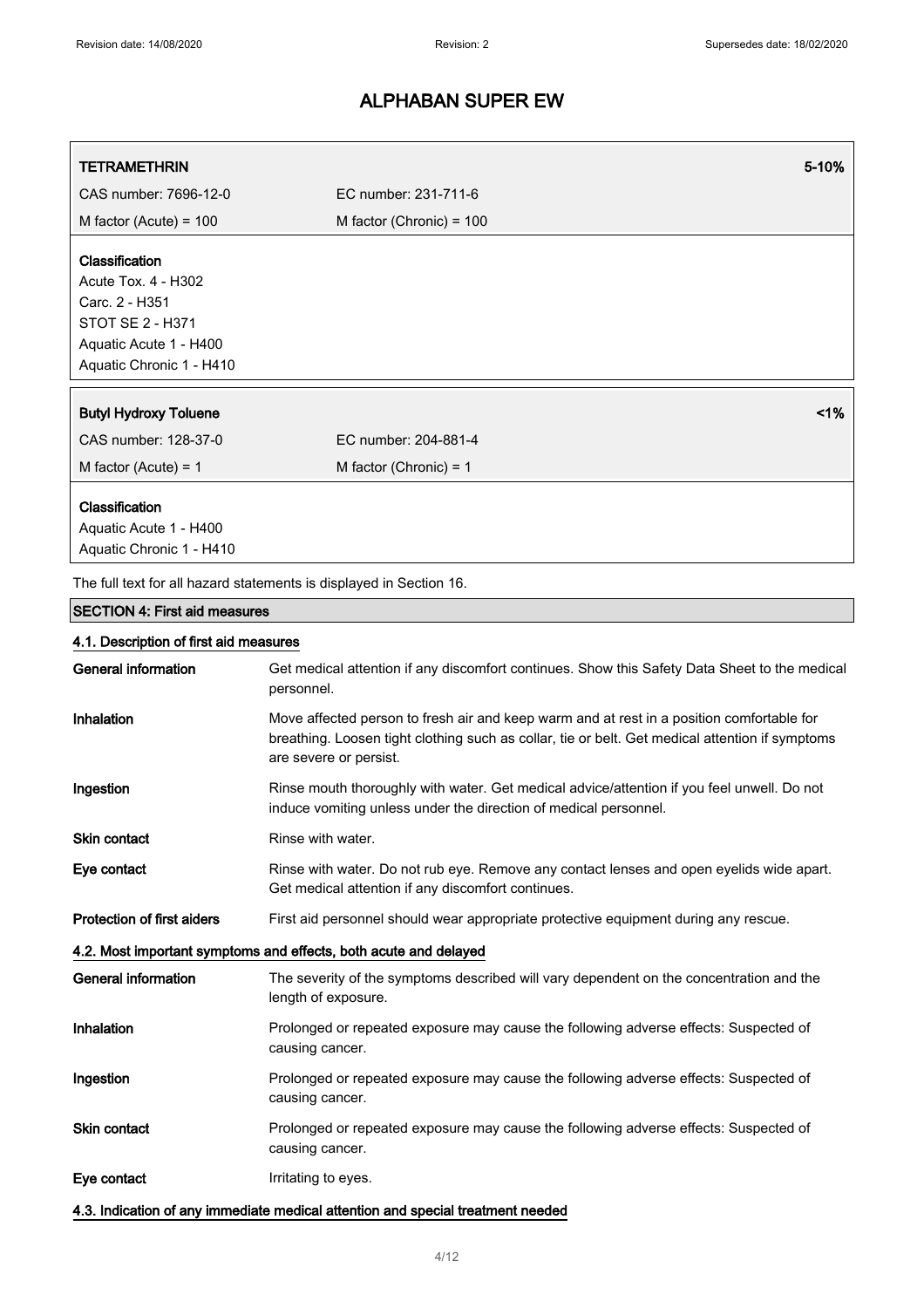| Notes for the doctor                                       | Treat symptomatically.                                                                                                                                                                                                                                                                                                                                                                                                                                                                                                                                                                                                                                                                                                                     |  |
|------------------------------------------------------------|--------------------------------------------------------------------------------------------------------------------------------------------------------------------------------------------------------------------------------------------------------------------------------------------------------------------------------------------------------------------------------------------------------------------------------------------------------------------------------------------------------------------------------------------------------------------------------------------------------------------------------------------------------------------------------------------------------------------------------------------|--|
| <b>SECTION 5: Firefighting measures</b>                    |                                                                                                                                                                                                                                                                                                                                                                                                                                                                                                                                                                                                                                                                                                                                            |  |
| 5.1. Extinguishing media                                   |                                                                                                                                                                                                                                                                                                                                                                                                                                                                                                                                                                                                                                                                                                                                            |  |
| Suitable extinguishing media                               | The product is not flammable. Extinguish with alcohol-resistant foam, carbon dioxide, dry<br>powder or water fog. Use fire-extinguishing media suitable for the surrounding fire.                                                                                                                                                                                                                                                                                                                                                                                                                                                                                                                                                          |  |
| Unsuitable extinguishing<br>media                          | Do not use water jet as an extinguisher, as this will spread the fire.                                                                                                                                                                                                                                                                                                                                                                                                                                                                                                                                                                                                                                                                     |  |
| 5.2. Special hazards arising from the substance or mixture |                                                                                                                                                                                                                                                                                                                                                                                                                                                                                                                                                                                                                                                                                                                                            |  |
| Specific hazards                                           | Containers can burst violently or explode when heated, due to excessive pressure build-up.                                                                                                                                                                                                                                                                                                                                                                                                                                                                                                                                                                                                                                                 |  |
| <b>Hazardous combustion</b><br>products                    | Thermal decomposition or combustion products may include the following substances:<br>Harmful gases or vapours.                                                                                                                                                                                                                                                                                                                                                                                                                                                                                                                                                                                                                            |  |
| 5.3. Advice for firefighters                               |                                                                                                                                                                                                                                                                                                                                                                                                                                                                                                                                                                                                                                                                                                                                            |  |
| Protective actions during<br>firefighting                  | Avoid breathing fire gases or vapours. Evacuate area. Keep upwind to avoid inhalation of<br>gases, vapours, fumes and smoke. Ventilate closed spaces before entering them. Cool<br>containers exposed to heat with water spray and remove them from the fire area if it can be<br>done without risk. Cool containers exposed to flames with water until well after the fire is out.<br>If a leak or spill has not ignited, use water spray to disperse vapours and protect men stopping<br>the leak. Avoid discharge to the aquatic environment. Control run-off water by containing and<br>keeping it out of sewers and watercourses. If risk of water pollution occurs, notify appropriate<br>authorities.                               |  |
| Special protective equipment<br>for firefighters           | Wear positive-pressure self-contained breathing apparatus (SCBA) and appropriate protective<br>clothing. Firefighter's clothing conforming to European standard EN469 (including helmets,<br>protective boots and gloves) will provide a basic level of protection for chemical incidents.                                                                                                                                                                                                                                                                                                                                                                                                                                                 |  |
| <b>SECTION 6: Accidental release measures</b>              |                                                                                                                                                                                                                                                                                                                                                                                                                                                                                                                                                                                                                                                                                                                                            |  |
|                                                            | 6.1. Personal precautions, protective equipment and emergency procedures                                                                                                                                                                                                                                                                                                                                                                                                                                                                                                                                                                                                                                                                   |  |
| <b>Personal precautions</b>                                | Wear protective clothing as described in Section 8 of this safety data sheet. No action shall be<br>taken without appropriate training or involving any personal risk. Do not touch or walk into<br>spilled material.                                                                                                                                                                                                                                                                                                                                                                                                                                                                                                                      |  |
| 6.2. Environmental precautions                             |                                                                                                                                                                                                                                                                                                                                                                                                                                                                                                                                                                                                                                                                                                                                            |  |
| <b>Environmental precautions</b>                           | Avoid discharge into drains or watercourses or onto the ground. Avoid discharge to the<br>aquatic environment.                                                                                                                                                                                                                                                                                                                                                                                                                                                                                                                                                                                                                             |  |
| 6.3. Methods and material for containment and cleaning up  |                                                                                                                                                                                                                                                                                                                                                                                                                                                                                                                                                                                                                                                                                                                                            |  |
| Methods for cleaning up                                    | Wear protective clothing as described in Section 8 of this safety data sheet. Clear up spills<br>immediately and dispose of waste safely. Small Spillages: Collect spillage. Large Spillages:<br>Absorb spillage with non-combustible, absorbent material. The contaminated absorbent may<br>pose the same hazard as the spilled material. Collect and place in suitable waste disposal<br>containers and seal securely. Label the containers containing waste and contaminated<br>materials and remove from the area as soon as possible. Flush contaminated area with plenty<br>of water. Wash thoroughly after dealing with a spillage. Dangerous for the environment. Do<br>not empty into drains. For waste disposal, see Section 13. |  |
| 6.4. Reference to other sections                           |                                                                                                                                                                                                                                                                                                                                                                                                                                                                                                                                                                                                                                                                                                                                            |  |
| Reference to other sections                                | For personal protection, see Section 8. See Section 11 for additional information on health<br>hazards. See Section 12 for additional information on ecological hazards. For waste disposal,<br>see Section 13.                                                                                                                                                                                                                                                                                                                                                                                                                                                                                                                            |  |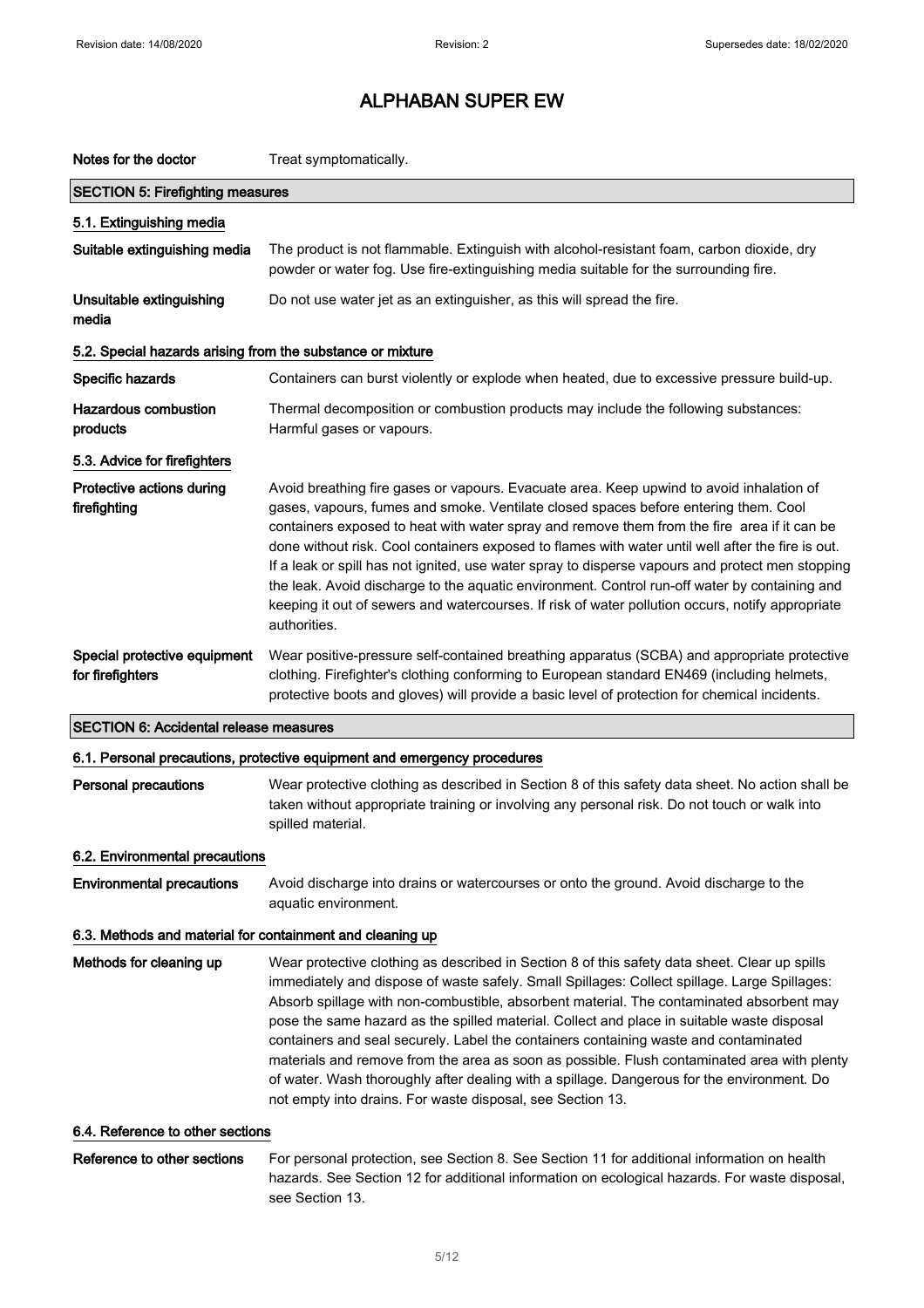### SECTION 7: Handling and storage

| 7.1. Precautions for safe handling                                |                                                                                                                                                                                                                                                                                                                                                                                                                                                                                                                                                                                                   |  |
|-------------------------------------------------------------------|---------------------------------------------------------------------------------------------------------------------------------------------------------------------------------------------------------------------------------------------------------------------------------------------------------------------------------------------------------------------------------------------------------------------------------------------------------------------------------------------------------------------------------------------------------------------------------------------------|--|
| Usage precautions                                                 | Read and follow manufacturer's recommendations. Wear protective clothing as described in<br>Section 8 of this safety data sheet. Keep away from food, drink and animal feeding stuffs.<br>Handle all packages and containers carefully to minimise spills. Keep container tightly sealed<br>when not in use. Avoid the formation of mists. Suspected of causing cancer. Avoid discharge<br>to the aquatic environment. Do not handle until all safety precautions have been read and<br>understood. Do not handle broken packages without protective equipment. Do not reuse<br>empty containers. |  |
| Advice on general<br>occupational hygiene                         | Wash promptly if skin becomes contaminated. Take off contaminated clothing. Wash<br>contaminated clothing before reuse.                                                                                                                                                                                                                                                                                                                                                                                                                                                                           |  |
| 7.2. Conditions for safe storage, including any incompatibilities |                                                                                                                                                                                                                                                                                                                                                                                                                                                                                                                                                                                                   |  |
| <b>Storage precautions</b>                                        | Store away from incompatible materials (see Section 10). Store locked up. Keep only in the<br>original container. Keep container tightly closed, in a cool, well ventilated place. Keep<br>containers upright. Protect containers from damage.                                                                                                                                                                                                                                                                                                                                                    |  |
| Storage class                                                     | Miscellaneous hazardous material storage.                                                                                                                                                                                                                                                                                                                                                                                                                                                                                                                                                         |  |
| 7.3. Specific end use(s)                                          |                                                                                                                                                                                                                                                                                                                                                                                                                                                                                                                                                                                                   |  |
| Specific end use(s)                                               | The identified uses for this product are detailed in Section 1.2.                                                                                                                                                                                                                                                                                                                                                                                                                                                                                                                                 |  |
| <b>SECTION 8: Exposure controls/Personal protection</b>           |                                                                                                                                                                                                                                                                                                                                                                                                                                                                                                                                                                                                   |  |

### 8.1. Control parameters

Occupational exposure limits

### Butyl Hydroxy Toluene

Short-term exposure limit (15-minute): 30 mg/m<sup>3</sup>

### 8.2. Exposure controls

Protective equipment





| Appropriate engineering<br>controls | Provide adequate general and local exhaust ventilation. Ensure the ventilation system is<br>requiarly maintained and tested. Good general ventilation should be adequate to control<br>worker exposure to airborne contaminants. Observe any occupational exposure limits for the<br>product or ingredients. |
|-------------------------------------|--------------------------------------------------------------------------------------------------------------------------------------------------------------------------------------------------------------------------------------------------------------------------------------------------------------|
| Eye/face protection                 | Wear tight-fitting, chemical splash goggles or face shield. If inhalation hazards exist, a full-<br>face respirator may be required instead.                                                                                                                                                                 |
| Hand protection                     | Wear protective gloves.                                                                                                                                                                                                                                                                                      |
| Other skin and body<br>protection   | Wear appropriate clothing to prevent repeated or prolonged skin contact.                                                                                                                                                                                                                                     |
| Hygiene measures                    | Wash after use and before eating, smoking and using the toilet. Do not eat, drink or smoke<br>when using this product.                                                                                                                                                                                       |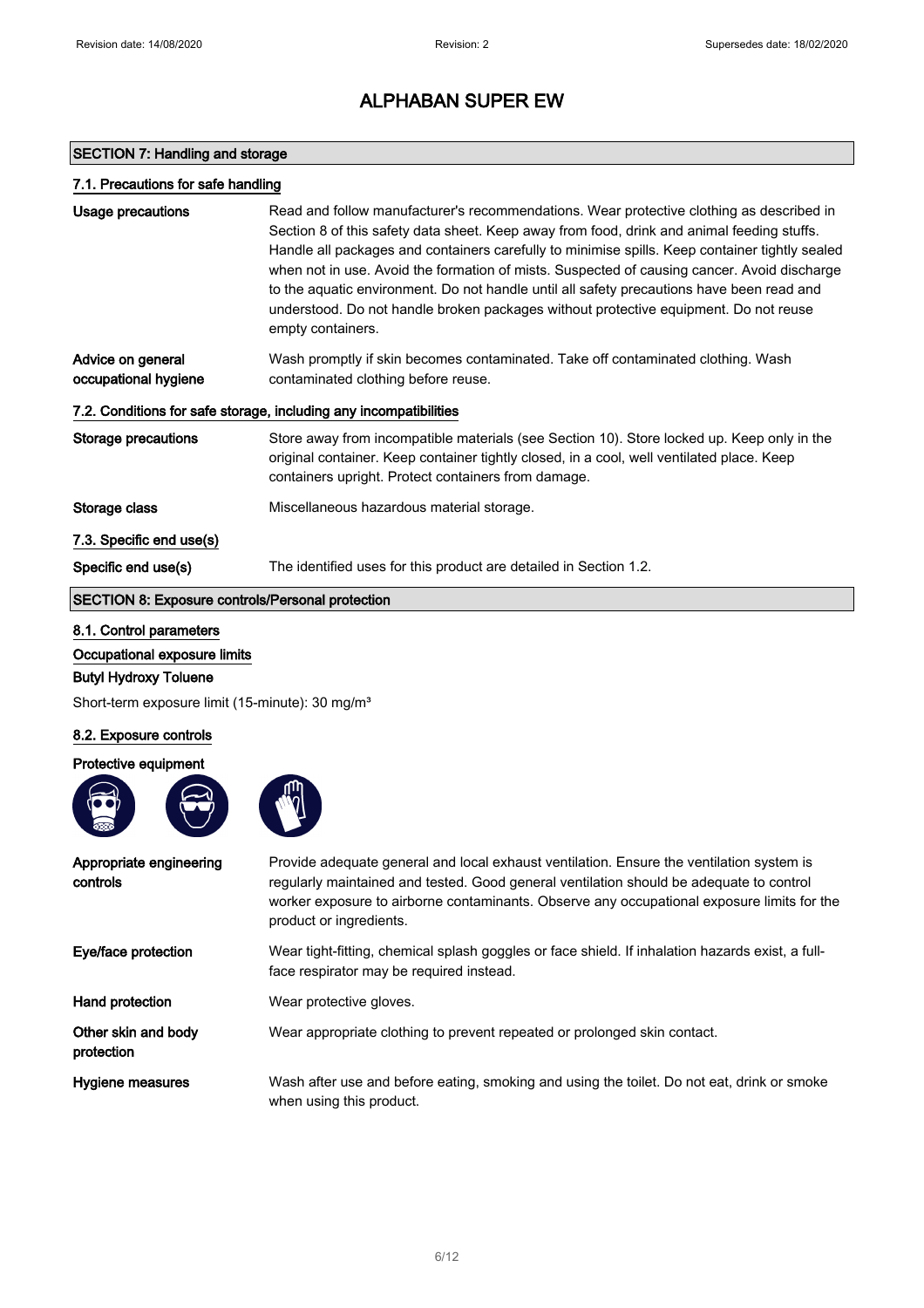| <b>Respiratory protection</b>             | If ventilation is inadequate, suitable respiratory protection must be worn. Ensure all respiratory<br>protective equipment is suitable for its intended use and is 'CE'-marked. Check that the<br>respirator fits tightly and the filter is changed regularly. Gas and combination filter cartridges<br>should comply with European Standard EN14387. Full face mask respirators with replaceable<br>filter cartridges should comply with European Standard EN136. Half mask and quarter mask<br>respirators with replaceable filter cartridges should comply with European Standard EN140. |
|-------------------------------------------|---------------------------------------------------------------------------------------------------------------------------------------------------------------------------------------------------------------------------------------------------------------------------------------------------------------------------------------------------------------------------------------------------------------------------------------------------------------------------------------------------------------------------------------------------------------------------------------------|
| <b>Environmental exposure</b><br>controls | Keep container tightly sealed when not in use. Emissions from ventilation or work process<br>equipment should be checked to ensure they comply with the requirements of environmental<br>protection legislation. In some cases, fume scrubbers, filters or engineering modifications to<br>the process equipment will be necessary to reduce emissions to acceptable levels.                                                                                                                                                                                                                |

### SECTION 9: Physical and chemical properties

| 9.1. Information on basic physical and chemical properties |                           |
|------------------------------------------------------------|---------------------------|
| Appearance                                                 | Clear liquid.             |
| Colour                                                     | Colourless.               |
| Odour                                                      | Aromatic.                 |
| Odour threshold                                            | No information available. |
| рH                                                         | No information available. |
| <b>Melting point</b>                                       | No information available. |
| Initial boiling point and range                            | No information available. |
| Flash point                                                | No information available. |
| <b>Evaporation rate</b>                                    | No information available. |
| <b>Evaporation factor</b>                                  | No information available. |
| Flammability (solid, gas)                                  | No information available. |
| Upper/lower flammability or<br>explosive limits            | No information available. |
| <b>Other flammability</b>                                  | No information available. |
| Vapour pressure                                            | No information available. |
| Vapour density                                             | No information available. |
| <b>Relative density</b>                                    | 1.03 g/ml @ 20°C          |
| <b>Bulk density</b>                                        | No information available. |
| Solubility(ies)                                            | No information available. |
| <b>Partition coefficient</b>                               | No information available. |
| Auto-ignition temperature                                  | No information available. |
| <b>Decomposition Temperature</b>                           | No information available. |
| <b>Viscosity</b>                                           | No information available. |
| <b>Explosive properties</b>                                | No information available. |
| <b>Explosive under the influence</b><br>of a flame         | No information available. |
| <b>Oxidising properties</b>                                | Not determined.           |

7/ 12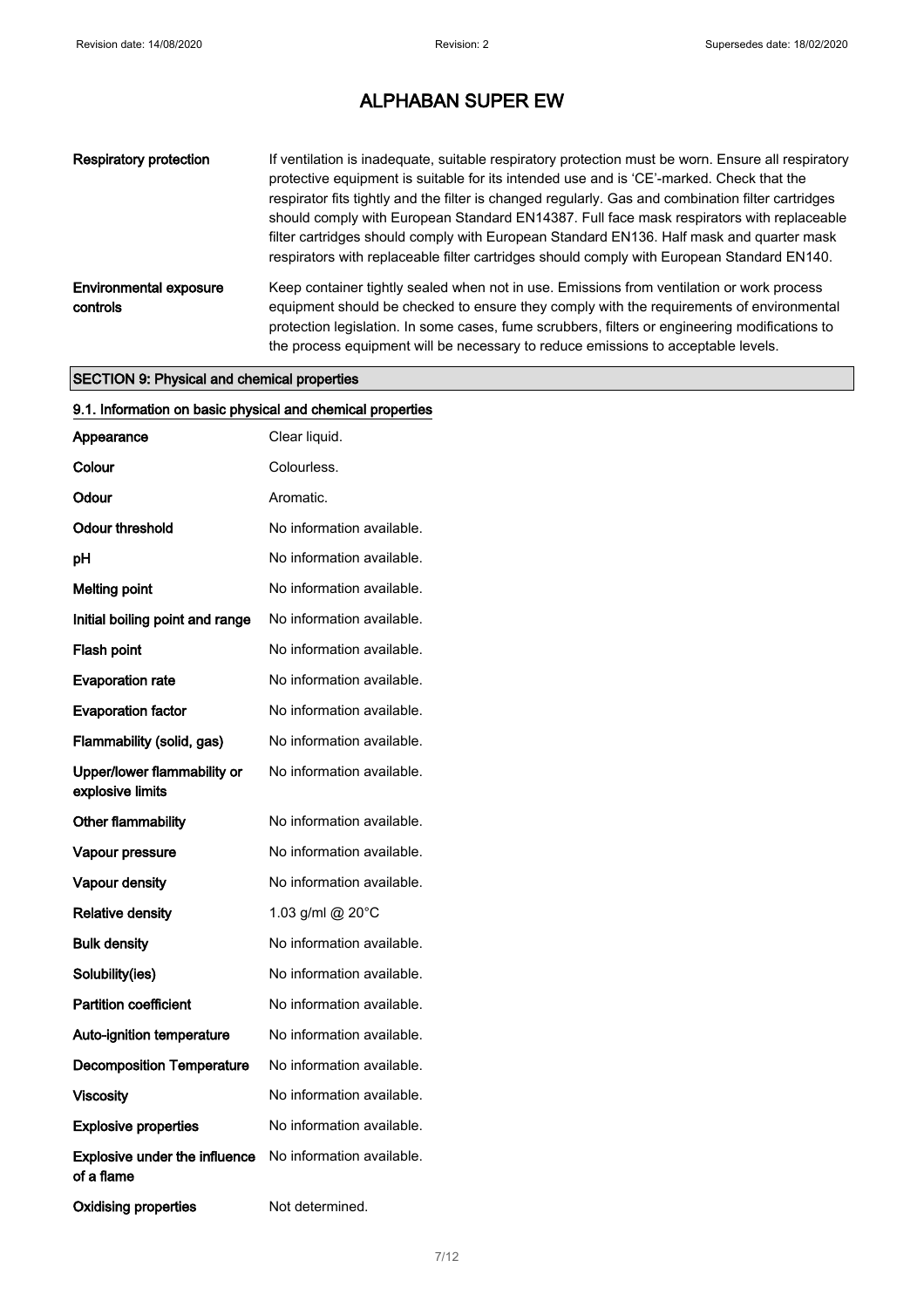#### 9.2. Other information

| <b>SECTION 10: Stability and reactivity</b>                          |                                                                                                                                                                         |
|----------------------------------------------------------------------|-------------------------------------------------------------------------------------------------------------------------------------------------------------------------|
| 10.1. Reactivity                                                     |                                                                                                                                                                         |
| Reactivity                                                           | See the other subsections of this section for further details.                                                                                                          |
| 10.2. Chemical stability                                             |                                                                                                                                                                         |
| <b>Stability</b>                                                     | Stable at normal ambient temperatures and when used as recommended. Stable under the<br>prescribed storage conditions.                                                  |
| 10.3. Possibility of hazardous reactions                             |                                                                                                                                                                         |
| Possibility of hazardous<br>reactions                                | No potentially hazardous reactions known.                                                                                                                               |
| 10.4. Conditions to avoid                                            |                                                                                                                                                                         |
| <b>Conditions to avoid</b>                                           | There are no known conditions that are likely to result in a hazardous situation.                                                                                       |
| 10.5. Incompatible materials                                         |                                                                                                                                                                         |
| Materials to avoid                                                   | No specific material or group of materials is likely to react with the product to produce a<br>hazardous situation.                                                     |
| 10.6. Hazardous decomposition products                               |                                                                                                                                                                         |
| Hazardous decomposition<br>products                                  | Does not decompose when used and stored as recommended. Thermal decomposition or<br>combustion products may include the following substances: Harmful gases or vapours. |
| <b>SECTION 11: Toxicological information</b>                         |                                                                                                                                                                         |
| 11.1. Information on toxicological effects                           |                                                                                                                                                                         |
| Acute toxicity - oral                                                |                                                                                                                                                                         |
| Notes (oral LD <sub>50</sub> )                                       | Based on available data the classification criteria are not met.                                                                                                        |
| ATE oral (mg/kg)                                                     | 2,383.22                                                                                                                                                                |
| Acute toxicity - dermal<br>Notes (dermal LD <sub>50</sub> )          | Based on available data the classification criteria are not met.                                                                                                        |
| Acute toxicity - inhalation                                          |                                                                                                                                                                         |
| Notes (inhalation LC <sub>50</sub> )                                 | Based on available data the classification criteria are not met.                                                                                                        |
| ATE inhalation (gases ppm)                                           | 28,589.58                                                                                                                                                               |
| ATE inhalation (vapours mg/l)                                        | 69.89                                                                                                                                                                   |
| <b>ATE inhalation (dusts/mists)</b><br>mg/l)                         | 9.53                                                                                                                                                                    |
| Skin corrosion/irritation                                            |                                                                                                                                                                         |
| Animal data                                                          | Based on available data the classification criteria are not met.                                                                                                        |
| Serious eye damage/irritation<br>Serious eye damage/irritation       | Causes serious eye irritation.                                                                                                                                          |
| <b>Respiratory sensitisation</b><br><b>Respiratory sensitisation</b> | Based on available data the classification criteria are not met.                                                                                                        |
| <b>Skin sensitisation</b><br><b>Skin sensitisation</b>               | Based on available data the classification criteria are not met.                                                                                                        |
| Germ cell mutagenicity                                               |                                                                                                                                                                         |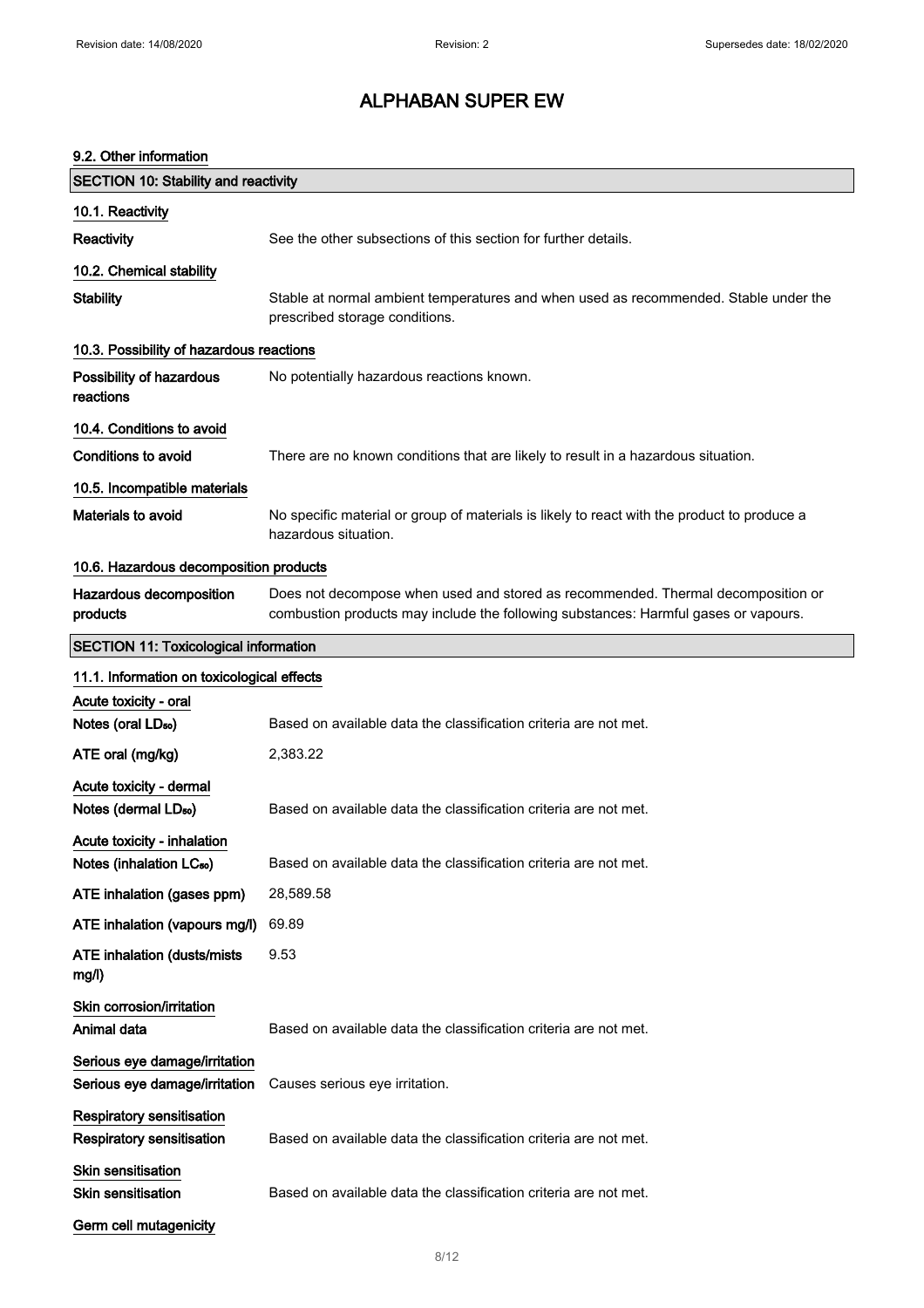| Genotoxicity - in vitro                              | Based on available data the classification criteria are not met.                                                                                                                                                      |  |
|------------------------------------------------------|-----------------------------------------------------------------------------------------------------------------------------------------------------------------------------------------------------------------------|--|
| Carcinogenicity<br>Carcinogenicity                   | Suspected of causing cancer.                                                                                                                                                                                          |  |
| <b>IARC carcinogenicity</b>                          | None of the ingredients are listed or exempt.                                                                                                                                                                         |  |
| Reproductive toxicity                                |                                                                                                                                                                                                                       |  |
| Reproductive toxicity - fertility                    | Based on available data the classification criteria are not met.                                                                                                                                                      |  |
| Reproductive toxicity -<br>development               | Based on available data the classification criteria are not met.                                                                                                                                                      |  |
| Specific target organ toxicity - single exposure     |                                                                                                                                                                                                                       |  |
| STOT - single exposure                               | Not classified as a specific target organ toxicant after a single exposure.                                                                                                                                           |  |
| <b>Target organs</b>                                 | Respiratory system, lungs                                                                                                                                                                                             |  |
| Specific target organ toxicity - repeated exposure   |                                                                                                                                                                                                                       |  |
| STOT - repeated exposure                             | Not classified as a specific target organ toxicant after repeated exposure.                                                                                                                                           |  |
| <b>Aspiration hazard</b><br><b>Aspiration hazard</b> | Based on available data the classification criteria are not met.                                                                                                                                                      |  |
| <b>General information</b>                           | May cause cancer after repeated exposure. Risk of cancer depends on duration and level of<br>exposure. The severity of the symptoms described will vary dependent on the concentration<br>and the length of exposure. |  |
| <b>Inhalation</b>                                    | No specific symptoms known.                                                                                                                                                                                           |  |
| Ingestion                                            | No specific symptoms known.                                                                                                                                                                                           |  |
| Skin contact                                         | No specific symptoms known.                                                                                                                                                                                           |  |
| Eye contact                                          | Irritating to eyes.                                                                                                                                                                                                   |  |
| Route of exposure                                    | Ingestion Inhalation Skin and/or eye contact                                                                                                                                                                          |  |
| <b>Target organs</b>                                 | No specific target organs known.                                                                                                                                                                                      |  |
| <b>SECTION 12: Ecological information</b>            |                                                                                                                                                                                                                       |  |
| 12.1. Toxicity                                       |                                                                                                                                                                                                                       |  |
| <b>Toxicity</b>                                      | Aquatic Acute 1 - H400 Very toxic to aquatic life. Aquatic Chronic 1 - H410 Very toxic to<br>aquatic life with long lasting effects.                                                                                  |  |
| 12.2. Persistence and degradability                  |                                                                                                                                                                                                                       |  |
|                                                      | Persistence and degradability The degradability of the product is not known.                                                                                                                                          |  |
| 12.3. Bioaccumulative potential                      |                                                                                                                                                                                                                       |  |
| <b>Bioaccumulative potential</b>                     | No data available on bioaccumulation.                                                                                                                                                                                 |  |
| <b>Partition coefficient</b>                         | No information available.                                                                                                                                                                                             |  |
| 12.4. Mobility in soil                               |                                                                                                                                                                                                                       |  |
| <b>Mobility</b>                                      | No data available.                                                                                                                                                                                                    |  |
| 12.5. Results of PBT and vPvB assessment             |                                                                                                                                                                                                                       |  |
| 12.6. Other adverse effects                          |                                                                                                                                                                                                                       |  |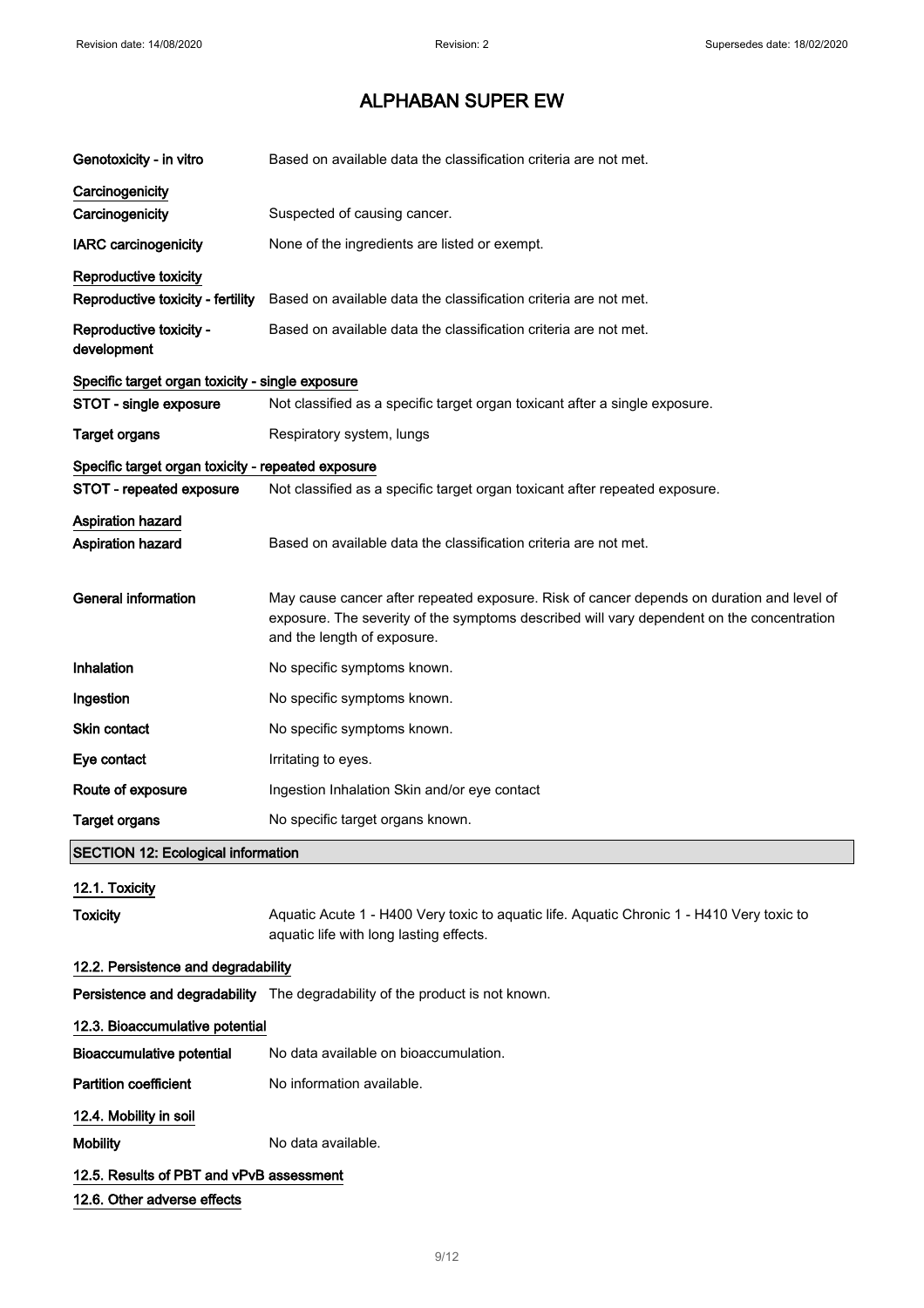| Other adverse effects                      | None known.                                                                                                                                                                                                                                                                                                                                                                                                                                                                                                               |
|--------------------------------------------|---------------------------------------------------------------------------------------------------------------------------------------------------------------------------------------------------------------------------------------------------------------------------------------------------------------------------------------------------------------------------------------------------------------------------------------------------------------------------------------------------------------------------|
| <b>Toxicity of ingredients</b>             |                                                                                                                                                                                                                                                                                                                                                                                                                                                                                                                           |
| <b>SECTION 13: Disposal considerations</b> |                                                                                                                                                                                                                                                                                                                                                                                                                                                                                                                           |
| 13.1. Waste treatment methods              |                                                                                                                                                                                                                                                                                                                                                                                                                                                                                                                           |
| <b>General information</b>                 | The generation of waste should be minimised or avoided wherever possible. Reuse or recycle<br>products wherever possible. This material and its container must be disposed of in a safe<br>way. When handling waste, the safety precautions applying to handling of the product should<br>be considered. Care should be taken when handling emptied containers that have not been<br>thoroughly cleaned or rinsed out. Empty containers or liners may retain some product<br>residues and hence be potentially hazardous. |
| Disposal methods                           | Do not empty into drains. Dispose of surplus products and those that cannot be recycled via a<br>licensed waste disposal contractor. Waste, residues, empty containers, discarded work<br>clothes and contaminated cleaning materials should be collected in designated containers,<br>labelled with their contents. Incineration or landfill should only be considered when recycling is<br>not feasible.                                                                                                                |
| <b>Waste class</b>                         | Waste disposal key number from EWC is 20 01 19 (Pesticides)                                                                                                                                                                                                                                                                                                                                                                                                                                                               |
| <b>SECTION 14: Transport information</b>   |                                                                                                                                                                                                                                                                                                                                                                                                                                                                                                                           |
| 14.1. UN number                            |                                                                                                                                                                                                                                                                                                                                                                                                                                                                                                                           |
| UN No. (ADR/RID)                           | 3082                                                                                                                                                                                                                                                                                                                                                                                                                                                                                                                      |
| UN No. (IMDG)                              | 3082                                                                                                                                                                                                                                                                                                                                                                                                                                                                                                                      |
| UN No. (ICAO)                              | 3082                                                                                                                                                                                                                                                                                                                                                                                                                                                                                                                      |
| UN No. (ADN)                               | 3082                                                                                                                                                                                                                                                                                                                                                                                                                                                                                                                      |
| 14.2. UN proper shipping name              |                                                                                                                                                                                                                                                                                                                                                                                                                                                                                                                           |
| Proper shipping name<br>(ADR/RID)          | ENVIRONMENTALLY HAZARDOUS SUBSTANCE, LIQUID, N.O.S. (CONTAINS<br>TETRAMETHRIN, CYPERMETHRIN TECHNICAL)                                                                                                                                                                                                                                                                                                                                                                                                                    |
|                                            | Proper shipping name (IMDG) ENVIRONMENTALLY HAZARDOUS SUBSTANCE, LIQUID, N.O.S. (CONTAINS<br>TETRAMETHRIN, CYPERMETHRIN TECHNICAL)                                                                                                                                                                                                                                                                                                                                                                                        |
| Proper shipping name (ICAO)                | ENVIRONMENTALLY HAZARDOUS SUBSTANCE, LIQUID, N.O.S. (CONTAINS<br>TETRAMETHRIN, CYPERMETHRIN TECHNICAL)                                                                                                                                                                                                                                                                                                                                                                                                                    |
| Proper shipping name (ADN)                 | ENVIRONMENTALLY HAZARDOUS SUBSTANCE, LIQUID, N.O.S. (CONTAINS<br>TETRAMETHRIN, CYPERMETHRIN TECHNICAL)                                                                                                                                                                                                                                                                                                                                                                                                                    |
| 14.3. Transport hazard class(es)           |                                                                                                                                                                                                                                                                                                                                                                                                                                                                                                                           |
| <b>ADR/RID class</b>                       | 9                                                                                                                                                                                                                                                                                                                                                                                                                                                                                                                         |
| <b>ADR/RID classification code</b>         | M6                                                                                                                                                                                                                                                                                                                                                                                                                                                                                                                        |
| <b>ADR/RID label</b>                       | 9                                                                                                                                                                                                                                                                                                                                                                                                                                                                                                                         |
| <b>IMDG class</b>                          | 9                                                                                                                                                                                                                                                                                                                                                                                                                                                                                                                         |
| ICAO class/division                        | 9                                                                                                                                                                                                                                                                                                                                                                                                                                                                                                                         |
| <b>ADN</b> class                           | 9                                                                                                                                                                                                                                                                                                                                                                                                                                                                                                                         |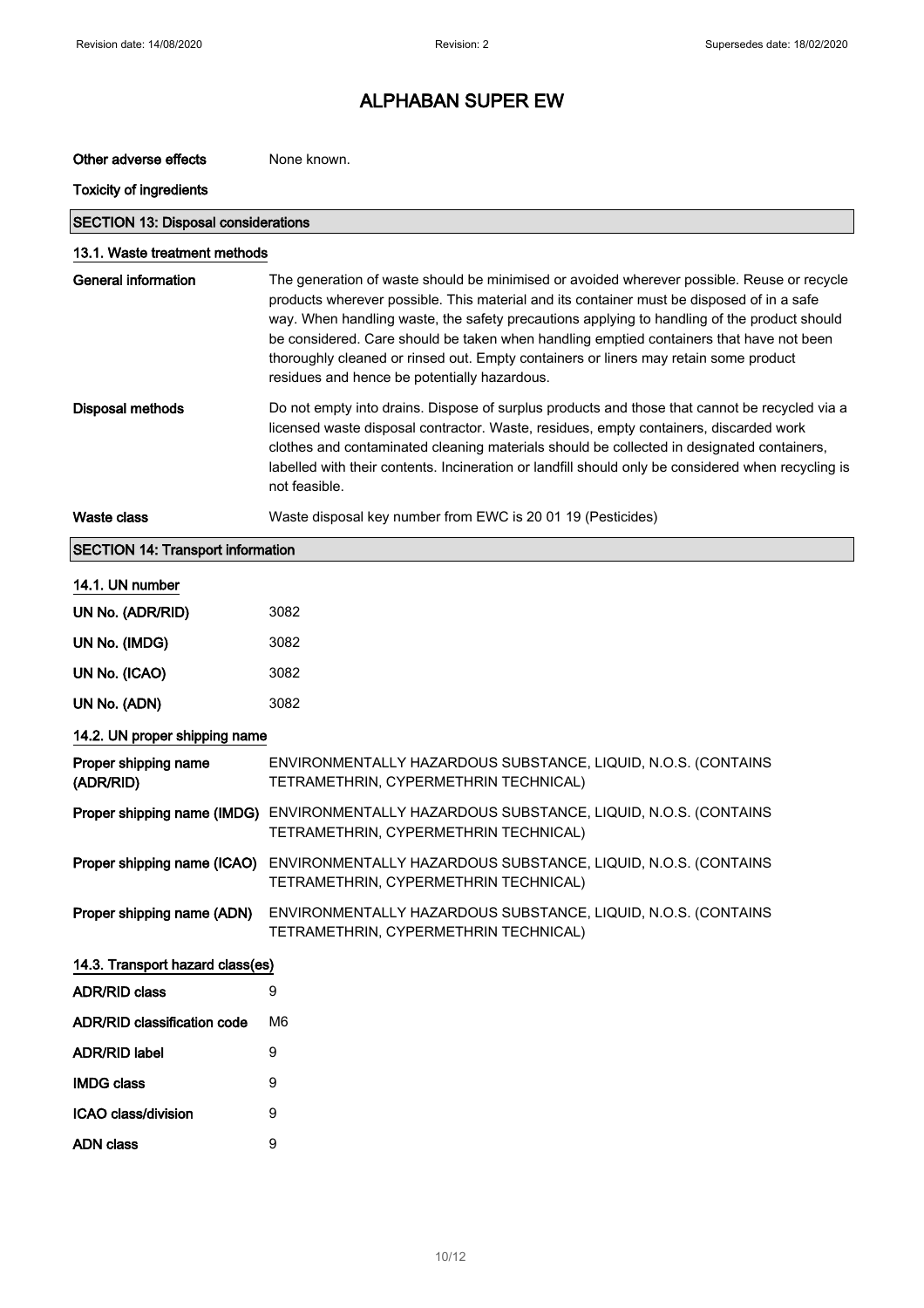#### Transport labels



### 14.4. Packing group

| ADR/RID packing group     | Ш |
|---------------------------|---|
| <b>IMDG packing group</b> | Ш |
| ICAO packing group        | Ш |
| ADN packing group         | Ш |

### 14.5. Environmental hazards

Environmentally hazardous substance/marine pollutant



### 14.6. Special precautions for user

| EmS                                              | $F-A. S-F$                                                               |
|--------------------------------------------------|--------------------------------------------------------------------------|
| ADR transport category                           | 3                                                                        |
| <b>Emergency Action Code</b>                     | $\cdot 3Z$                                                               |
| <b>Hazard Identification Number</b><br>(ADR/RID) | 90                                                                       |
| <b>Tunnel restriction code</b>                   | $(-)$                                                                    |
|                                                  | 14.7. Transport in bulk according to Annex II of MARPOL and the IBC Code |

### Transport in bulk according to Not applicable. Annex II of MARPOL 73/78 and the IBC Code

### SECTION 15: Regulatory information

### 15.1. Safety, health and environmental regulations/legislation specific for the substance or mixture

| National regulations | Health and Safety at Work etc. Act 1974 (as amended).<br>The Carriage of Dangerous Goods and Use of Transportable Pressure Equipment<br>Regulations 2009 (SI 2009 No. 1348) (as amended) ["CDG 2009"].<br>EH40/2005 Workplace exposure limits.                                                                                                                                                                                                                       |
|----------------------|----------------------------------------------------------------------------------------------------------------------------------------------------------------------------------------------------------------------------------------------------------------------------------------------------------------------------------------------------------------------------------------------------------------------------------------------------------------------|
| EU legislation       | Regulation (EC) No 1907/2006 of the European Parliament and of the Council of 18<br>December 2006 concerning the Registration, Evaluation, Authorisation and Restriction of<br>Chemicals (REACH) (as amended).<br>Commission Regulation (EU) No 2015/830 of 28 May 2015.<br>Regulation (EC) No 1272/2008 of the European Parliament and of the Council of 16<br>December 2008 on classification, labelling and packaging of substances and mixtures (as<br>amended). |

#### 15.2. Chemical safety assessment

No chemical safety assessment has been carried out.

#### Inventories